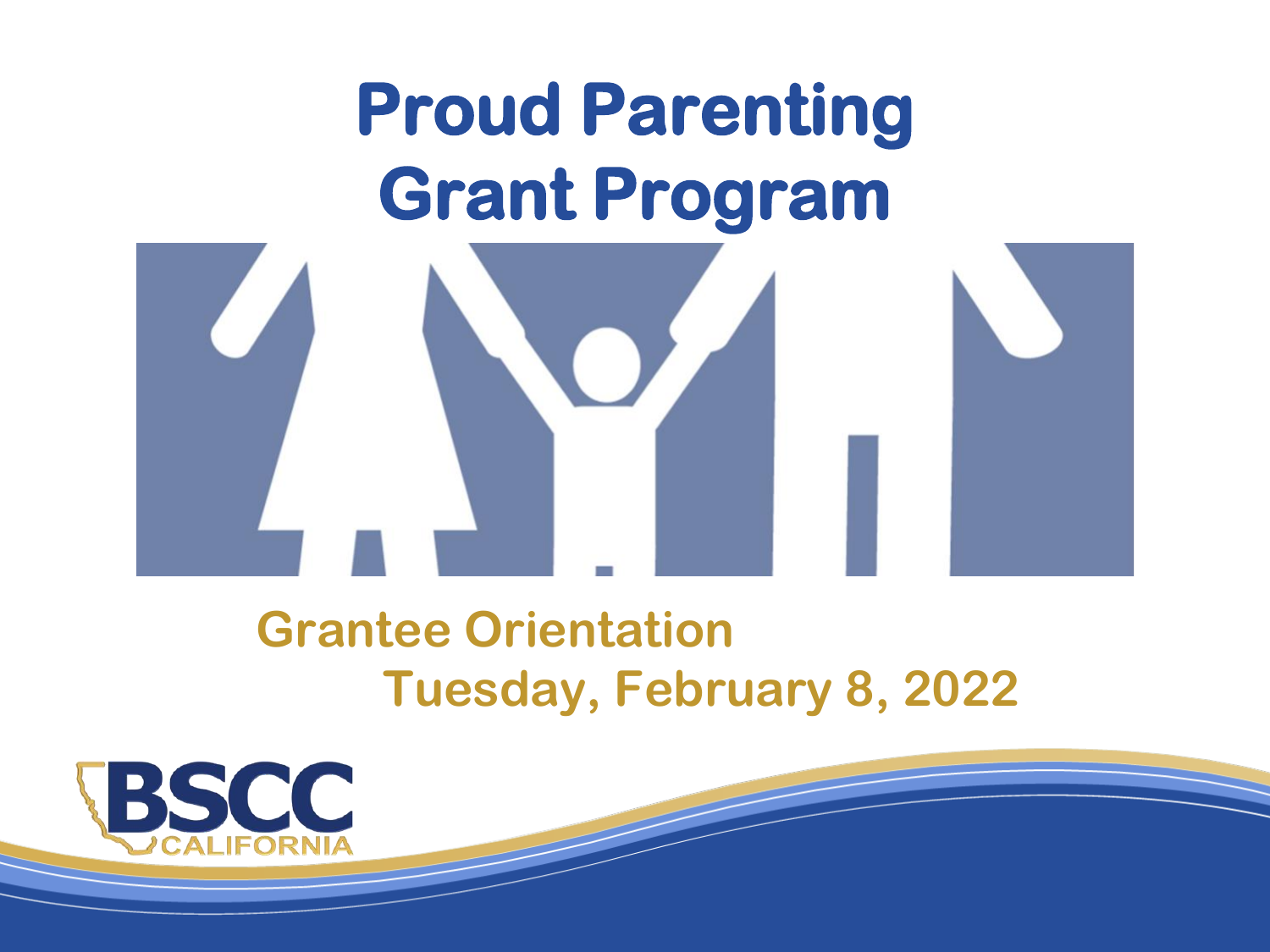## **ORIENTATION DAY 1 AGENDA**

- ➢ **Welcome and Introductions**
- ➢ **BSCC and Proud Parenting Overview**
- ➢**Review Administrative Responsibilities**
- ➢**Review Programmatic Requirements**
- ➢**Principles in Evidence-Based Strategies**
- ➢**Questions & Answers**

As your kids grow up they may forget what you said, but they won't forget how you made them feel.



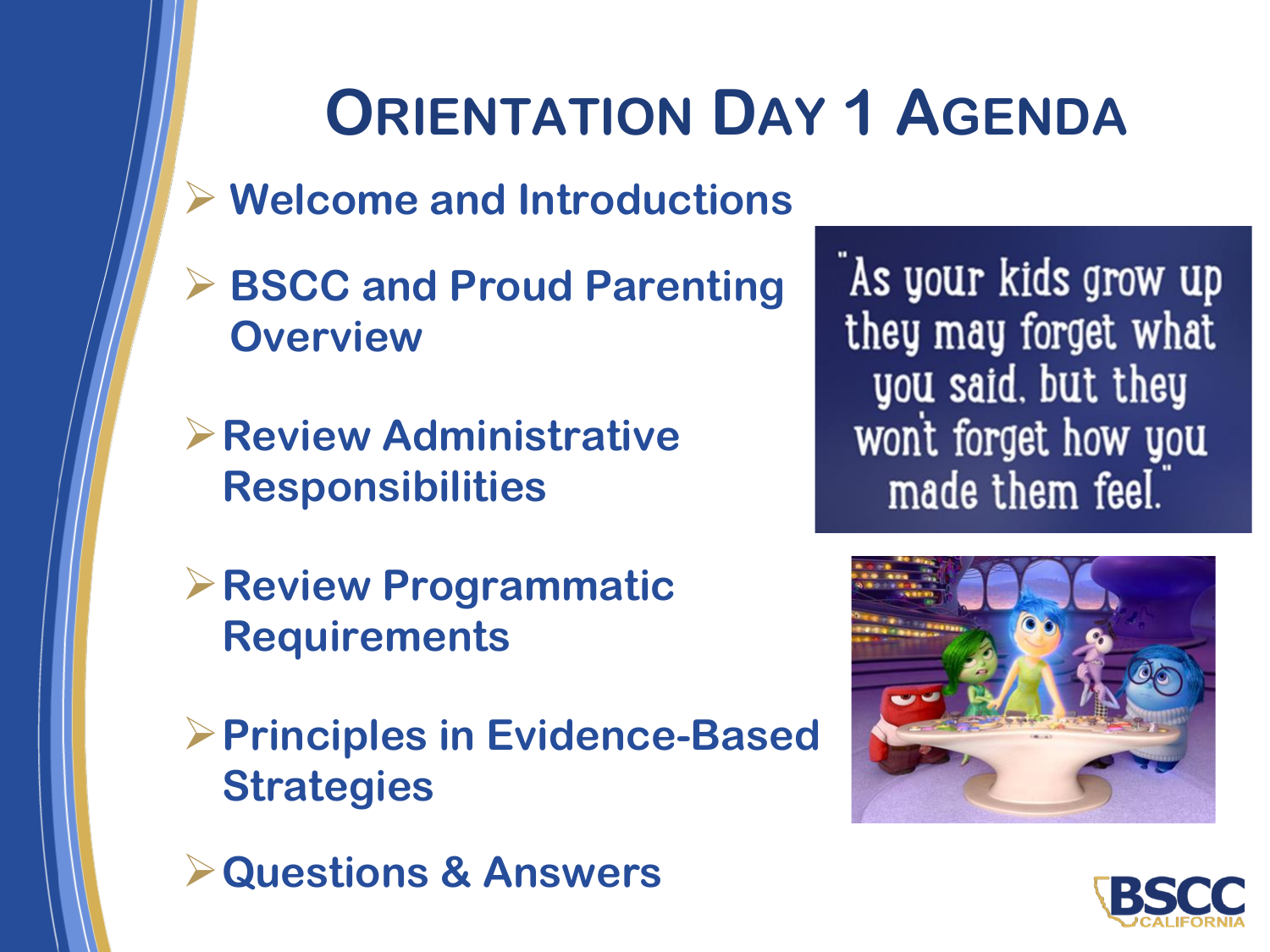## **ONE-STOP-SHOP FOR RESOURCES**

#### 2022 Proud Parenting Grant Program

The intent of the Proud Parenting Grant Program is to support young parents who are or were involved in the juvenile systems and/or who are considered crossover youth within the child welfare system. This grant program assists participants and their children by supporting approaches that increase parenting knowledge, supports positive parent-child interactions, and improves co-parenting relationships. In addition, the grant helps to provide community linkages and encourages family centered activities to strengthen generational bonding.

#### Proud Parenting Grantee Orientation and Trainings

Grantee Orientation: February 8-10, 2022 | Orientation Agenda

- 1. Orientation Recording Day 1, February 8, 2022
- 2. Orientation Recording Day 2, February 9, 2022
- 3. Orientation Recording Day 3, February 10, 2022



#### **https://www.bscc.ca.gov/proudparentinggrantees/**

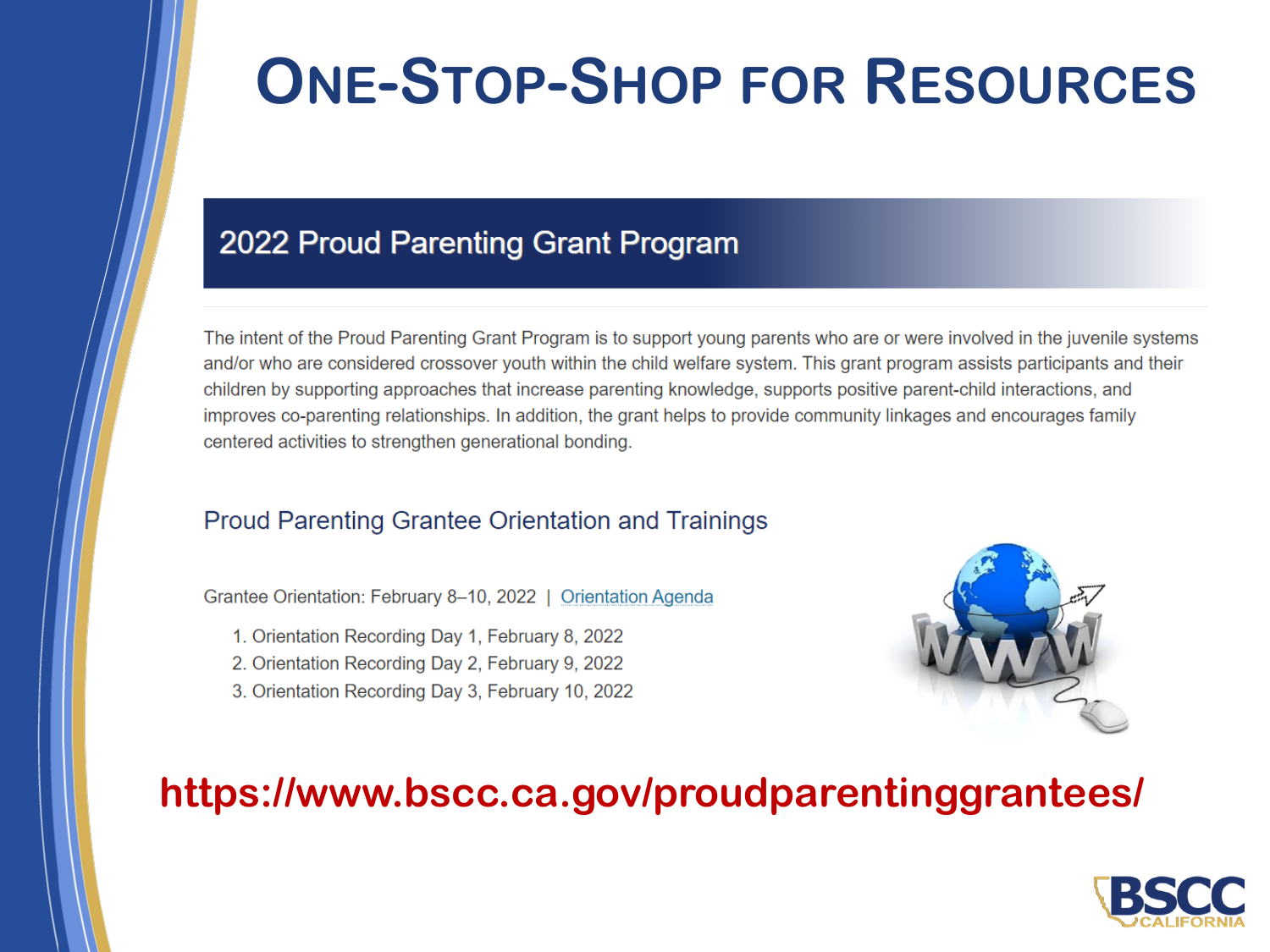# **BSCC STAFF PROUD PARENTING GRANT TEAM**



- ❖ **Amanda Abucay, Staff Services Manager**
- ❖ **Ashley Garibaldi, Research Data Specialist**
- ❖ **Helene Zentner, Field Representative**

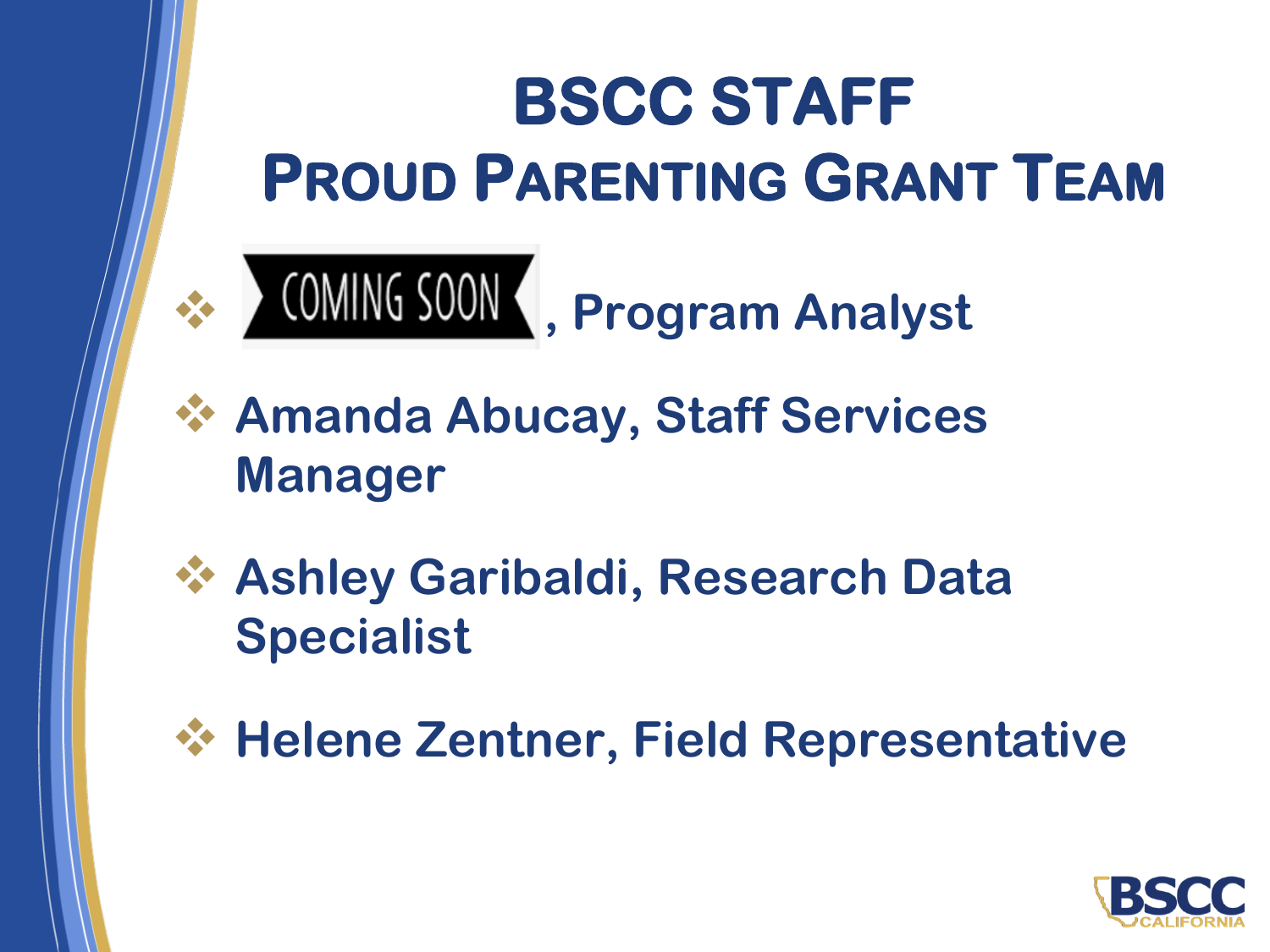### **BSCC OVERVIEW**

❑**BSCC History** ❑ **1903 & 1944** ❑ **Senate Bill 92 (Ch. 36, Statutes of 2011)** 

❑**The Board** ❑ **13 Appointed Members**

❑**BSCC Agency Charge**  ❑ **Statewide leadership** ❑ **Technical assistance** ❑ **Promote effective partnerships**



❑**Executive Steering Committees (ESC), Standing Committees, and Workgroups**

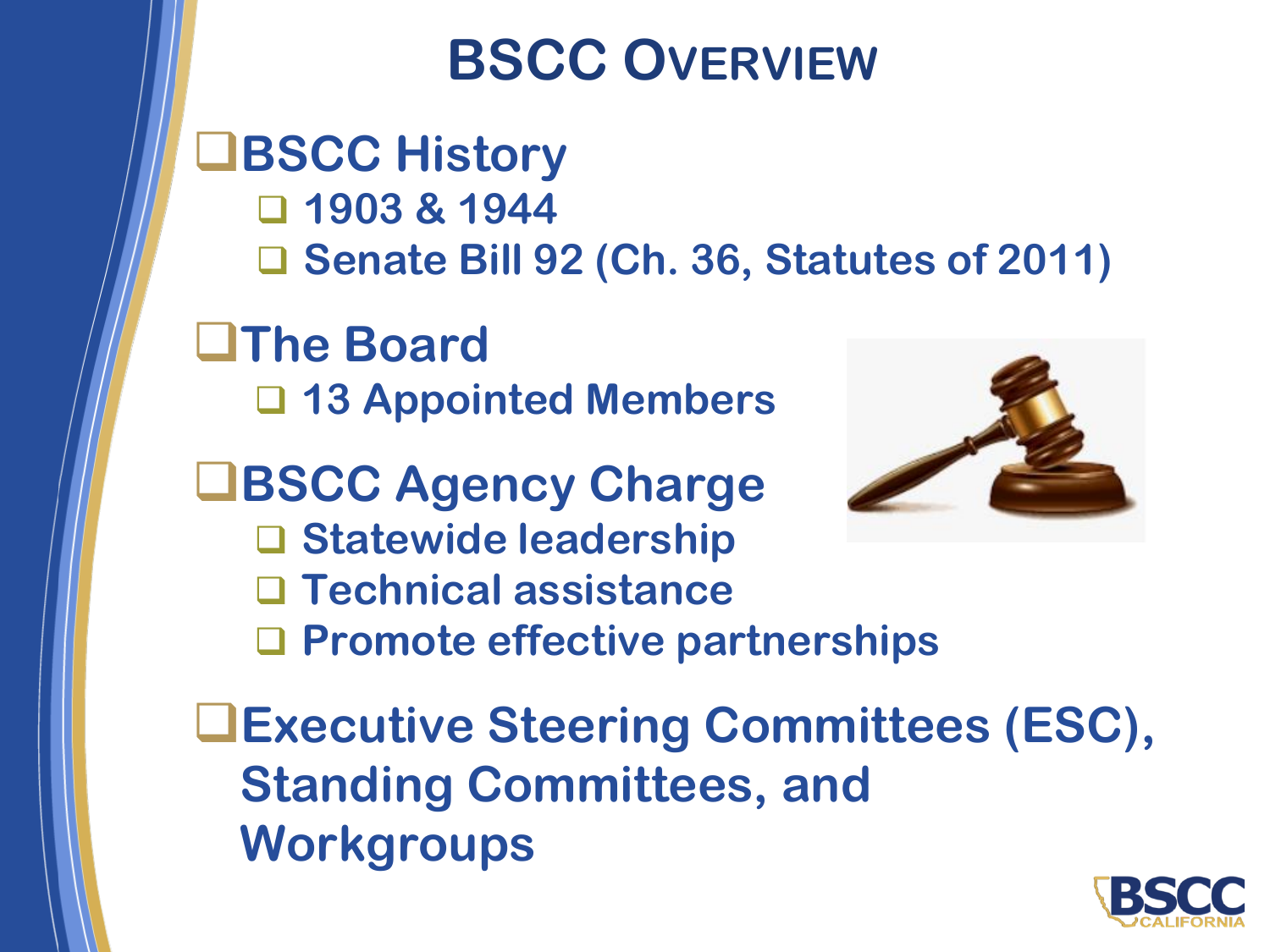### **BSCC DIVISIONS**

❑**Corrections Planning and Grant Programs (CPGP)**

❑**Facilities Standards and Operations (FSO)**

- ❑**Standards and Training for Corrections (STC)**
- ❑**County Facilities Construction (CFC)**
- ❑**Administrative including Research and Information Technology**

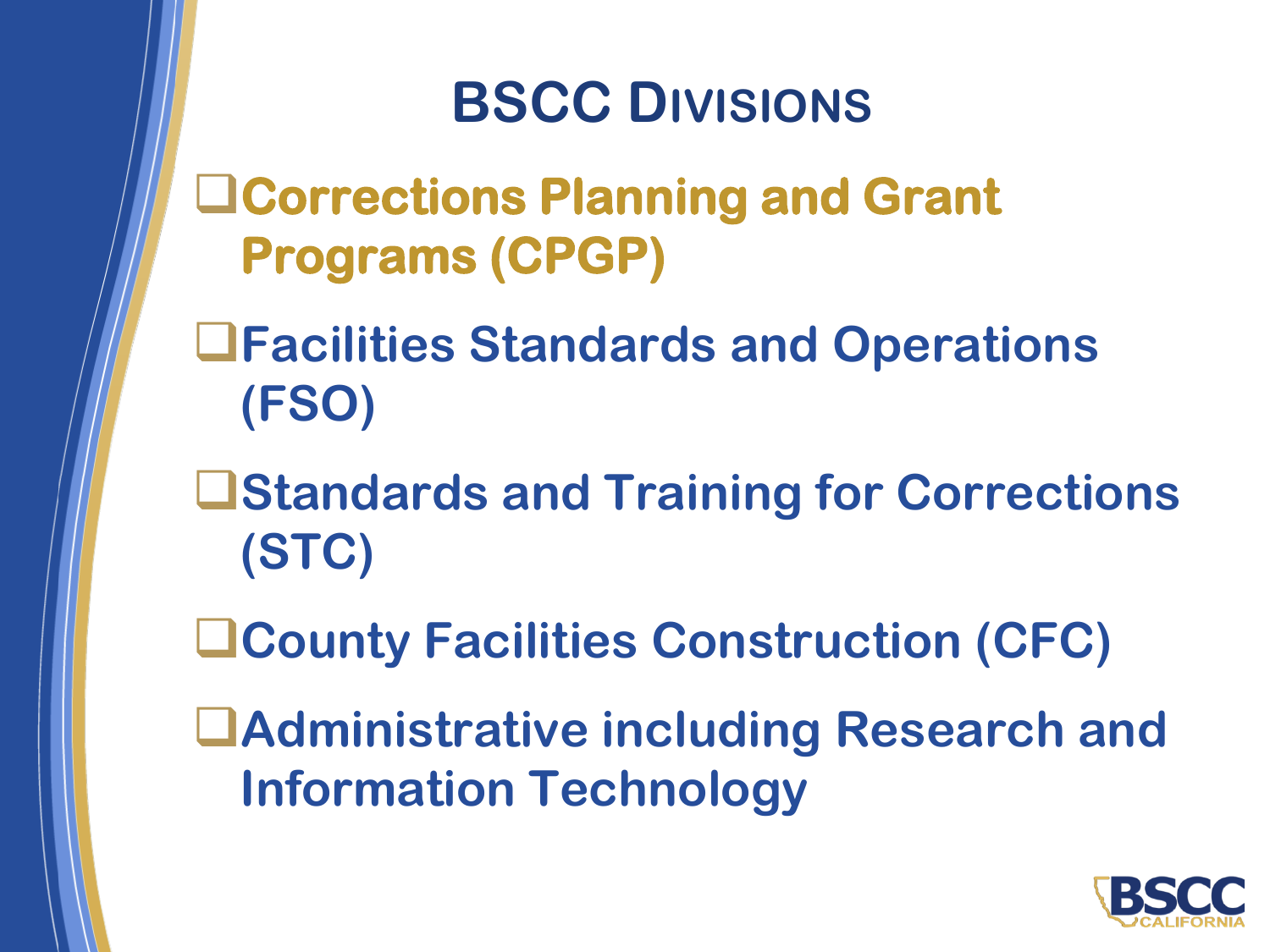#### **CORRECTIONS PLANNING AND GRANT PROGRAMS**

❑ **Ensure the fair, prudent and efficient distribution of state and federal grant funds**

❑**Prevent and reduce crime by encouraging use of evidence-based practices**

❑**Engage in collaborative planning, ongoing research and informationsharing**

❑**Provide grant related training and other technical assistance**

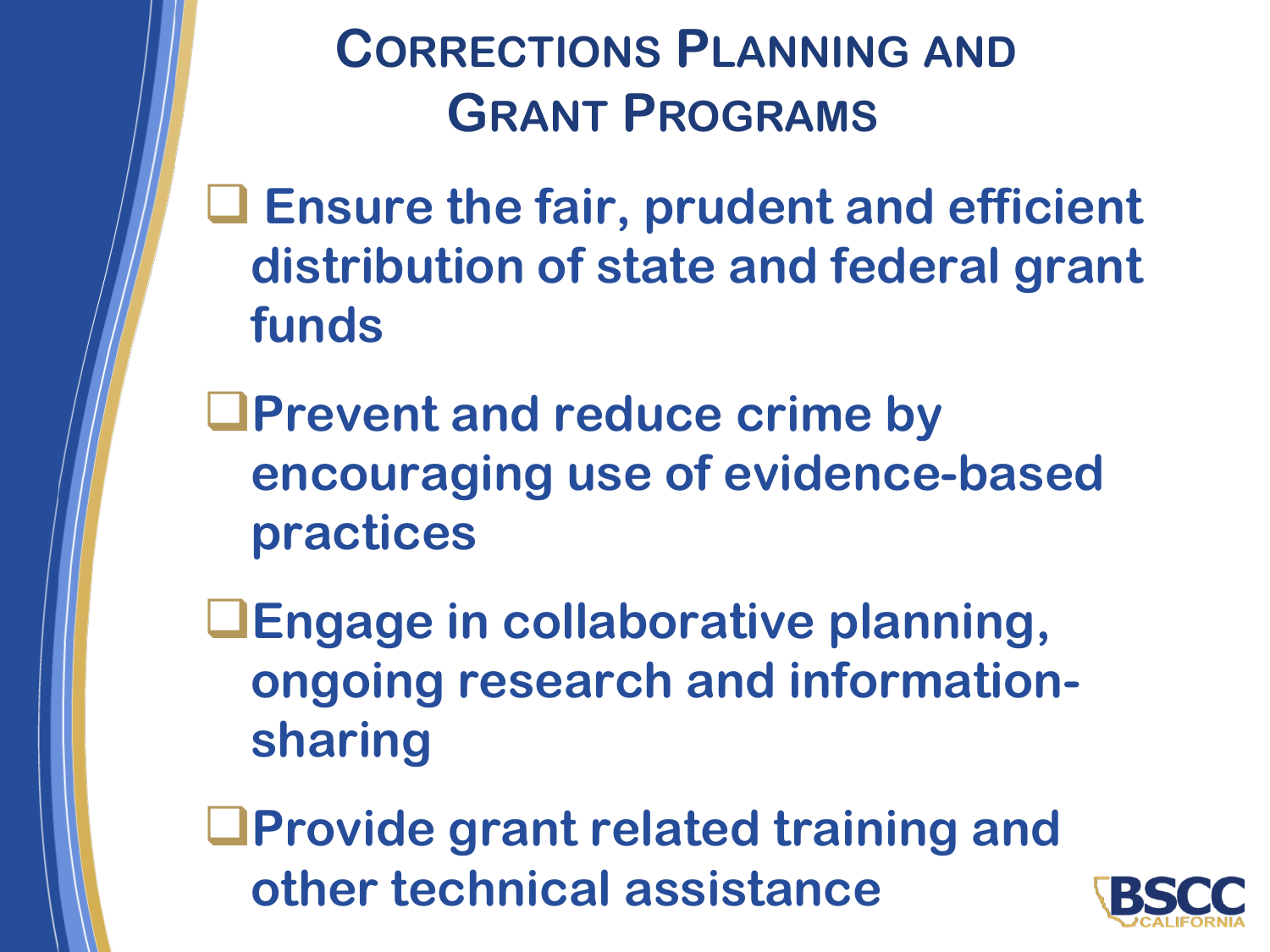### **CPGP GRANT PROGRAMS**

❑ **State Grants**

- ❑ **Proud Parenting Grant Program**
- ❑ **Adult Reentry Grant**
- ❑ **CA Violence Intervention and Prevention** 
	- **Program**
- ❑ **Indigent Defense Grant Program**
- ❑ **Juvenile Reentry Grant**
- ❑ **Juvenile Justice Crime Prevention Act /Youthful Offender Block Grant Program**
- ❑ **Pay for Success**
- ❑ **Proposition 47**
- ❑ **Proposition 64 PH&S Grant Program**
- ❑ **Public Defense Pilot Program**
- ❑ **Tribal Youth Diversion Grant**
- ❑ **Youth Centers/Youth Shelters**
- ❑ **Youth Reinvestment Grant**

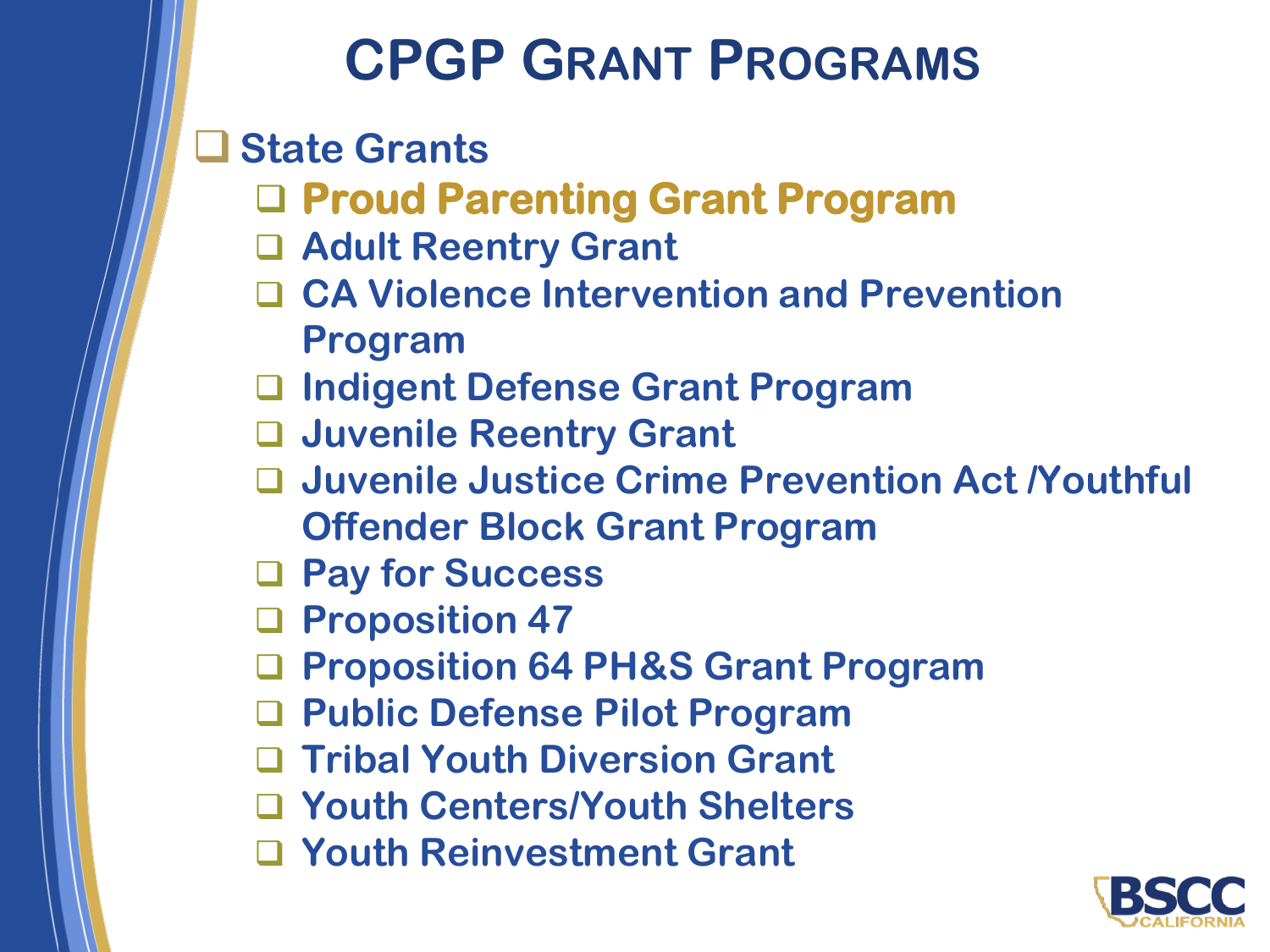### **CPGP GRANT PROGRAMS**

#### ❑**Federal Grants**

- ❑ **Coronavirus Emergency Supplemental Funding**
- ❑ **Edward Byrne Memorial Justice Assistance Grant**
- ❑ **Mental Health Training Grant (JAG)**
- ❑ **Residential Substance Abuse Treatment Program**
- ❑ **Title II Formula Grant**
	- ❑ **Tribal Youth Grant**



**Grant Funded Programs** 



http://www.bscc.ca.gov/s\_cppgrantfundedprograms/

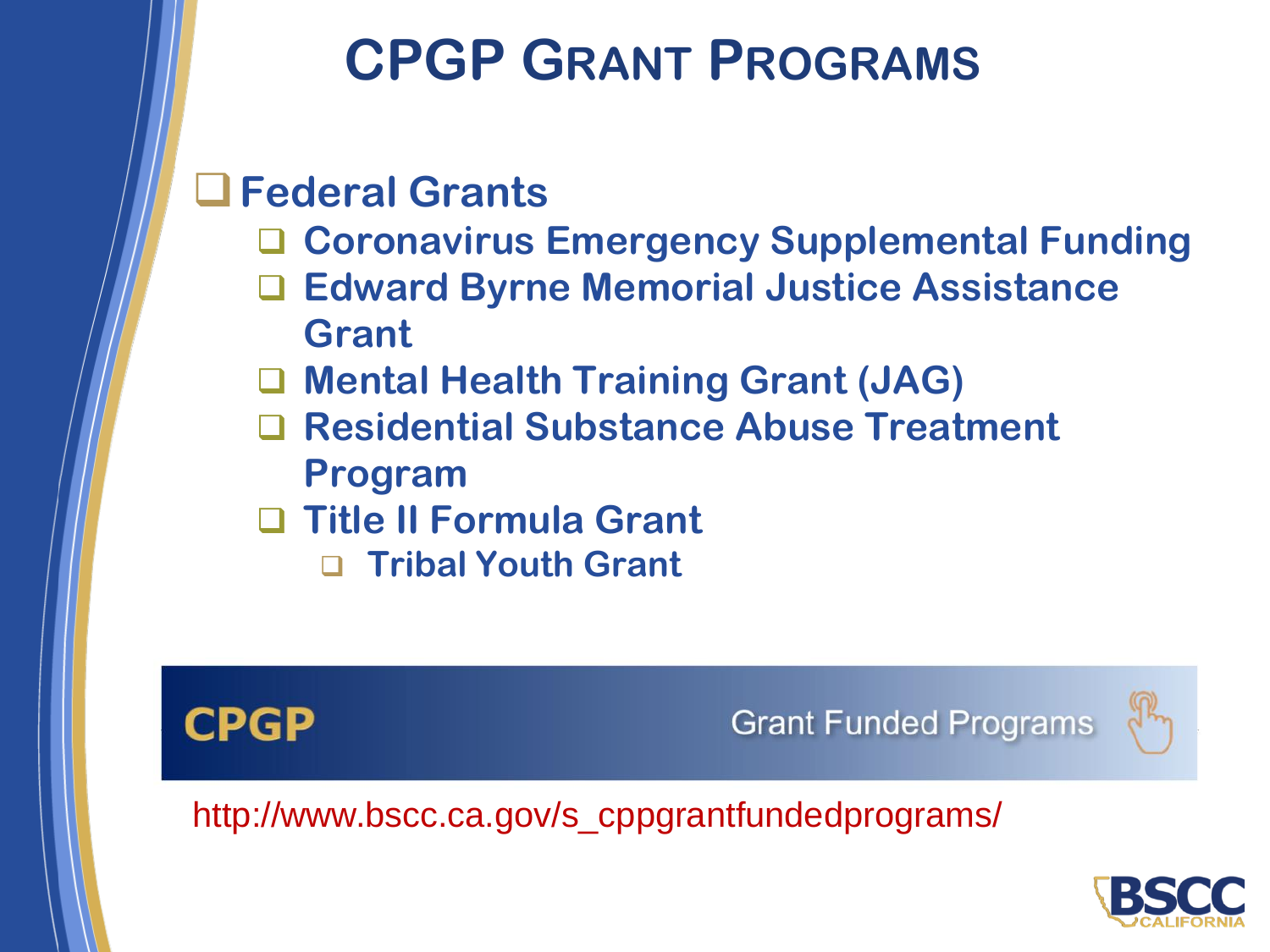# **PROUD PARENTING GRANT PROGRAM**

**1997:**

❑**Original Proud Parenting Grant Program was established in the 1997-98 State Budget Act**

❑**Previously known as Young Men As Fathers**

❑**\$2.7 million to County Probation Departments and County Offices of Education**

#### **1998:**

❑**Funding reduced to \$1 million**  ❑**Additional funding for mentoring service to be provided by Parole Agents**



**2001:** ❑**Funding reduced to \$850,000**

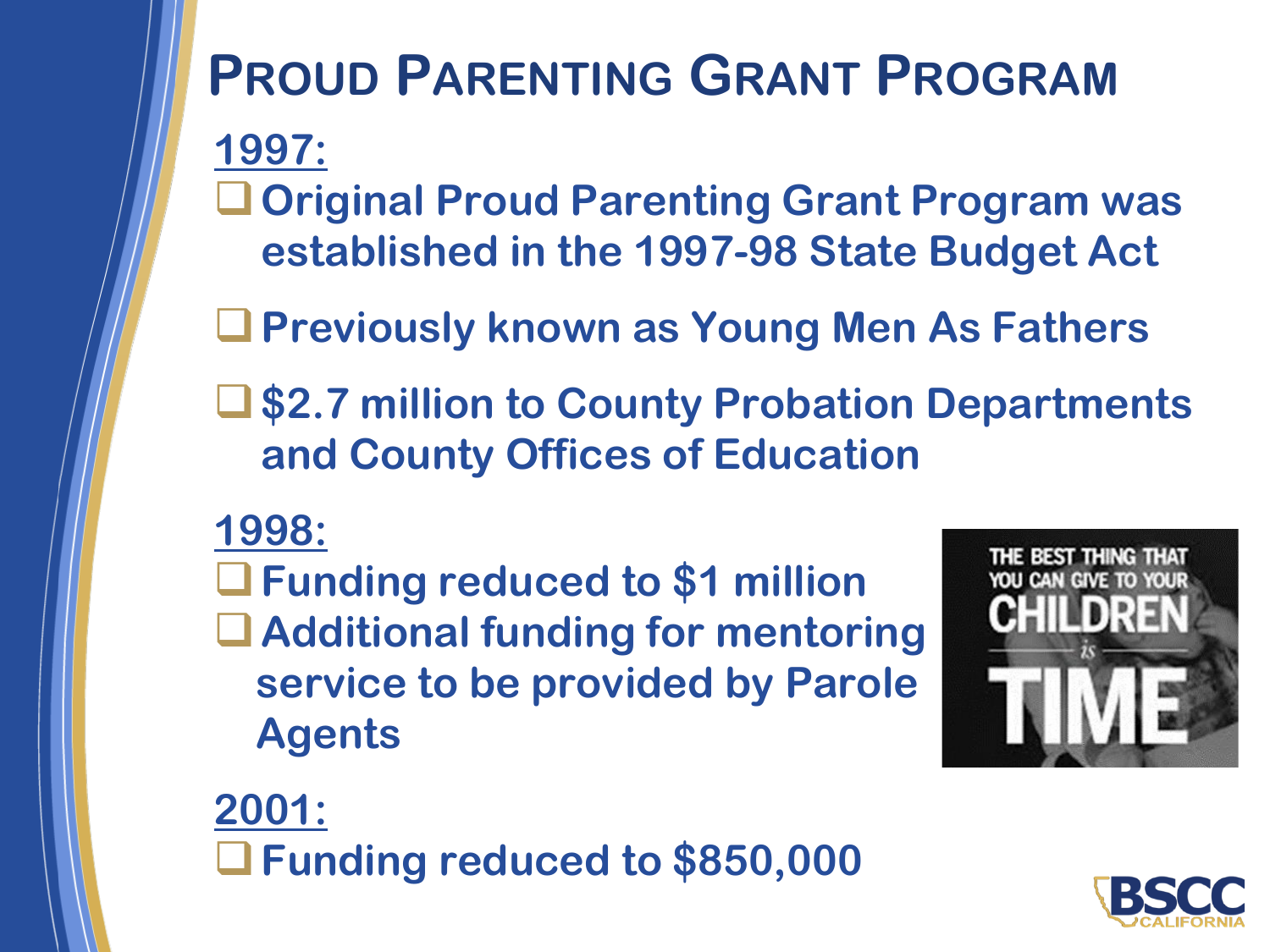#### **PROUD PARENTING GRANT PROGRAM 2002:**

❑**Community-based organizations were eligible to apply directly for the funding** ❑**Average grant amount was \$60,000**

**2005:**

❑**Corrections Standards Authority (now the BSCC) begins administering the grant**

❑**Goal was to break the inter-generational** 

**cycle of violence & delinquency**

❑**Three (3) Key Components:**

- ❑ **Classroom instruction**
- ❑ **Structured family activities**
- ❑ **Mentoring**

There's no such thing<br>as a perfect parent. SO JUST BE A REAL ON **SUE ATKINS** 

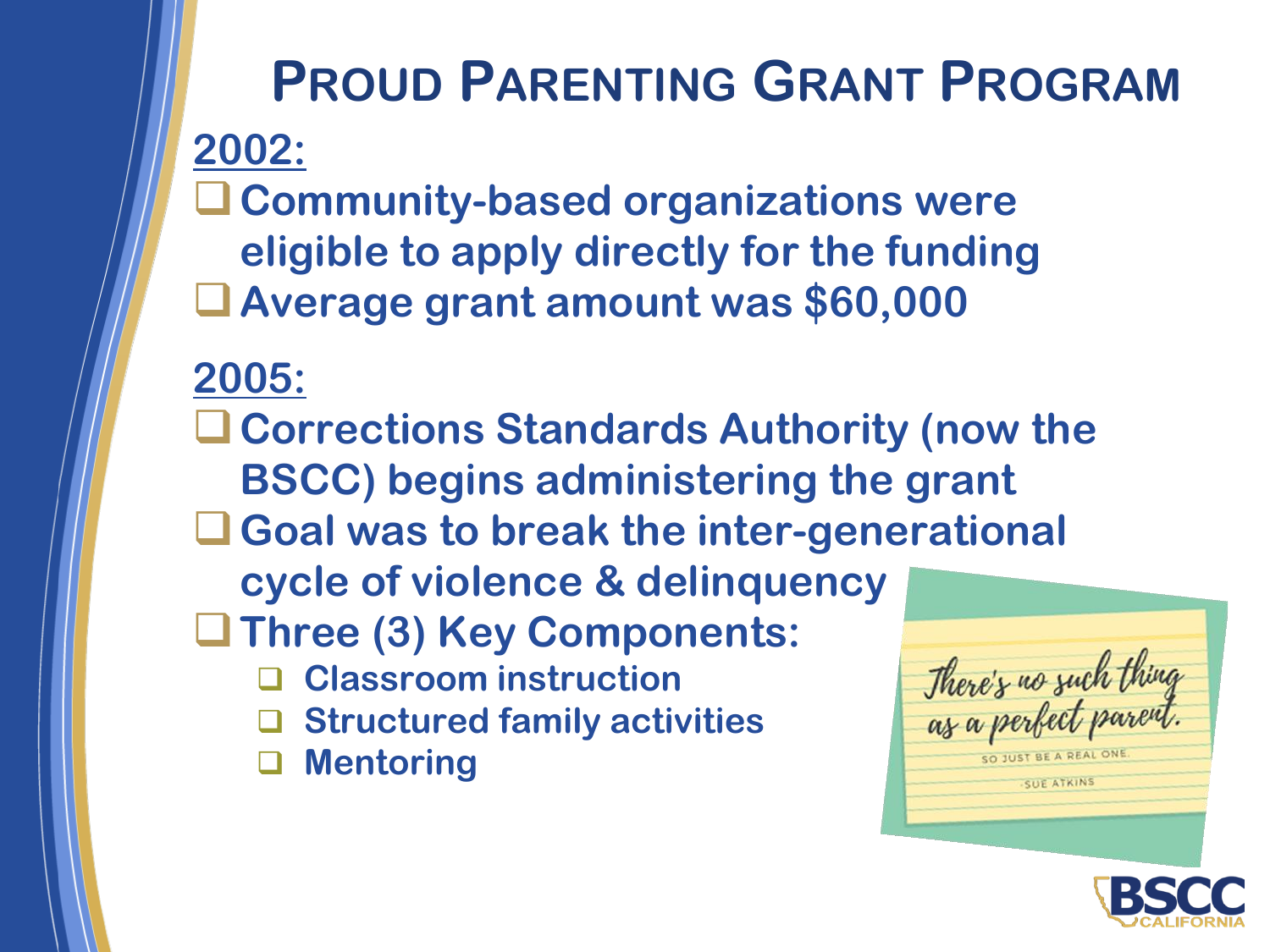### **PROUD PARENTING GRANT PROGRAM**

**2009:**

- ❑ **Goal now included at-risk youth, including teen parents and offenders on parole**
- ❑ **Eligible applicants were CBOs and Probation Departments**
	- ❑ **Funded 8 CBOs and 1 Probation Department**

#### **2012:**

- ❑ **Goal included increasing parenting knowledge, improving attitudes about responsible parenting, improving self-esteem, and improving relationships between parents and their children** ❑ **Eligible applicants were Probation Departments**
- ❑ **Funded 7 projects**
- ❑ **ESC required a minimum 10% match**

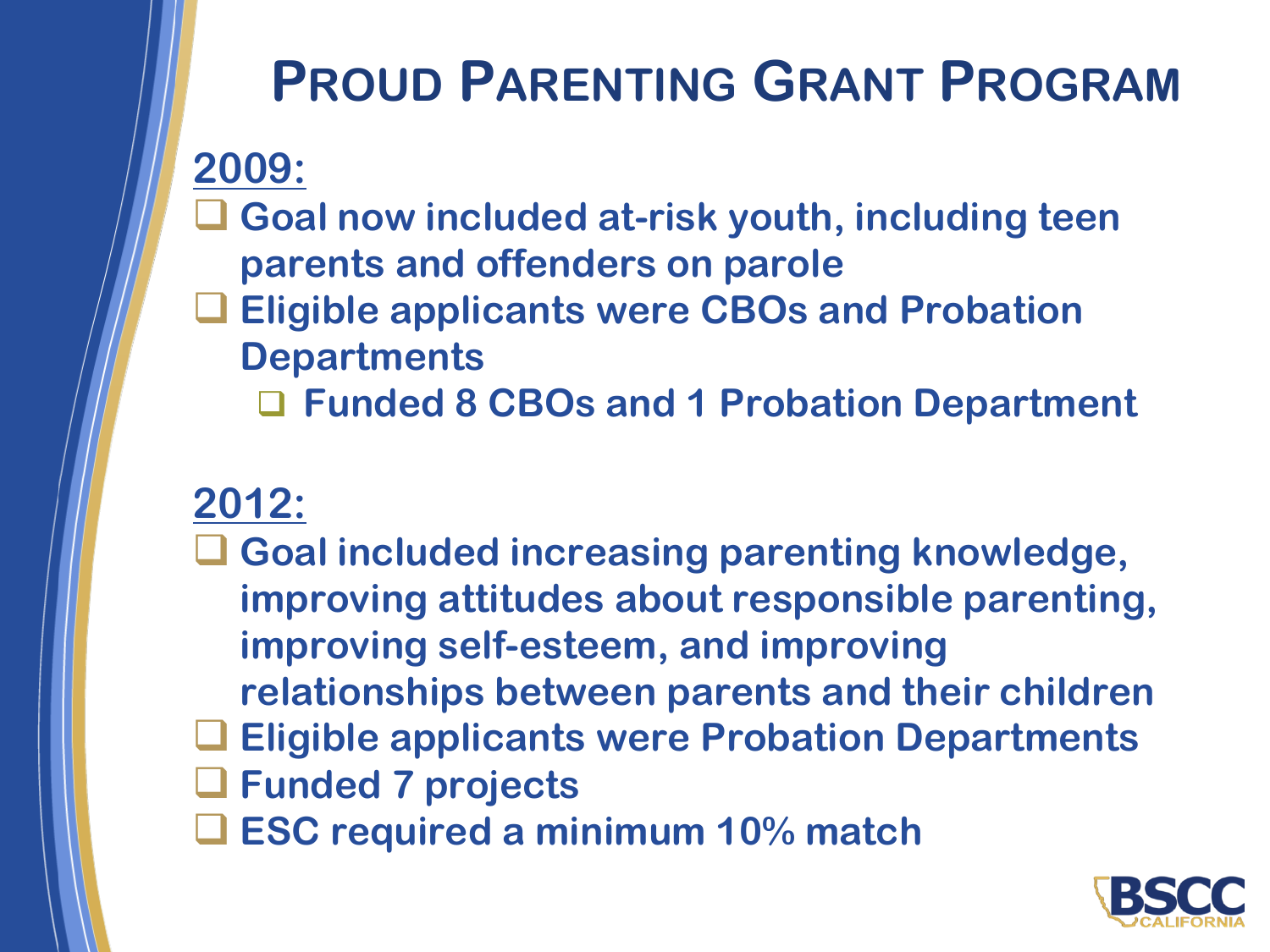#### **PROUD PARENTING GRANT PROGRAM 2018:**

❑ **Eligible applicants were CBOs, County Offices of Education, and Probation Departments** ❑ **Funded 5 CBOs and 2 County Offices of Ed** ❑ **ESC required a minimum 10% match**

#### **2022:**

❑ **INTENT: assists participants and their children by supporting approaches that increase parenting knowledge, supports positive parentchild interactions, improves co-parenting relationships, helps to provide community linkages, and encourages family-centered activities to strengthen generational bonding.** ❑ **Eligible applicants were CBOs, County Offices of Education, Federally Recognized Indian Tribes, and Probation Departments**

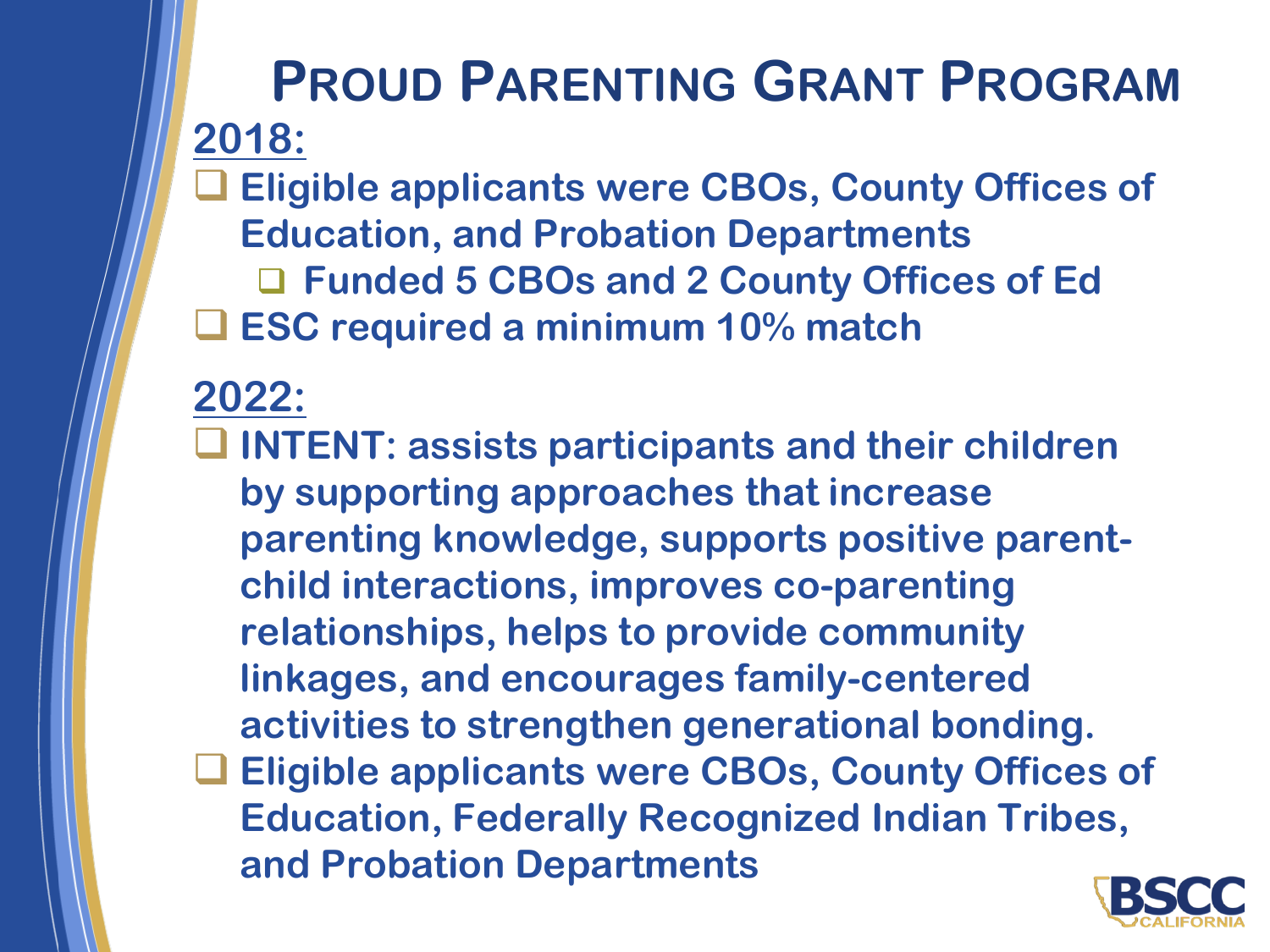### **PROUD PARENTING GRANT PROGRAM 2022 COHORT**

| <b>Proud Parenting</b><br><b>Grantees</b>                                                 | <b>County Where</b><br><b>Services Will Be</b><br><b>Provided</b> | <b>Grant</b><br><b>Funding</b><br><b>Award</b> |
|-------------------------------------------------------------------------------------------|-------------------------------------------------------------------|------------------------------------------------|
| <b>Family Paths', Inc.</b>                                                                | <b>Alameda</b>                                                    | \$100,000                                      |
| <b>New Hope for Youth</b>                                                                 | <b>Santa Clara</b>                                                | \$100,000                                      |
| <b>New Opportunities</b><br>Organization                                                  | <b>Los Angeles</b>                                                | \$100,000                                      |
| <b>Rite of Passage</b><br><b>Adolescent Treatment</b><br><b>Centers and Schools, Inc.</b> | <b>Imperial</b>                                                   | \$99,983                                       |
| <b>Tulare County Office of</b><br><b>Education</b>                                        | <b>Tulare</b>                                                     | \$100,000                                      |
| <b>Unity Care Group</b>                                                                   | <b>Various</b>                                                    | \$39,777                                       |
| <b>Vista Community Clinic</b>                                                             | <b>San Diego</b>                                                  | \$100,000                                      |
| <b>Volunteers of America,</b><br><b>Los Angeles</b>                                       | <b>Los Angeles</b>                                                | \$100,000                                      |
| <b>Yuba County Office of</b><br><b>Education</b>                                          | Yuba                                                              | \$95,240                                       |
|                                                                                           | <b>Year 1 Total Award:</b>                                        | \$835,000                                      |